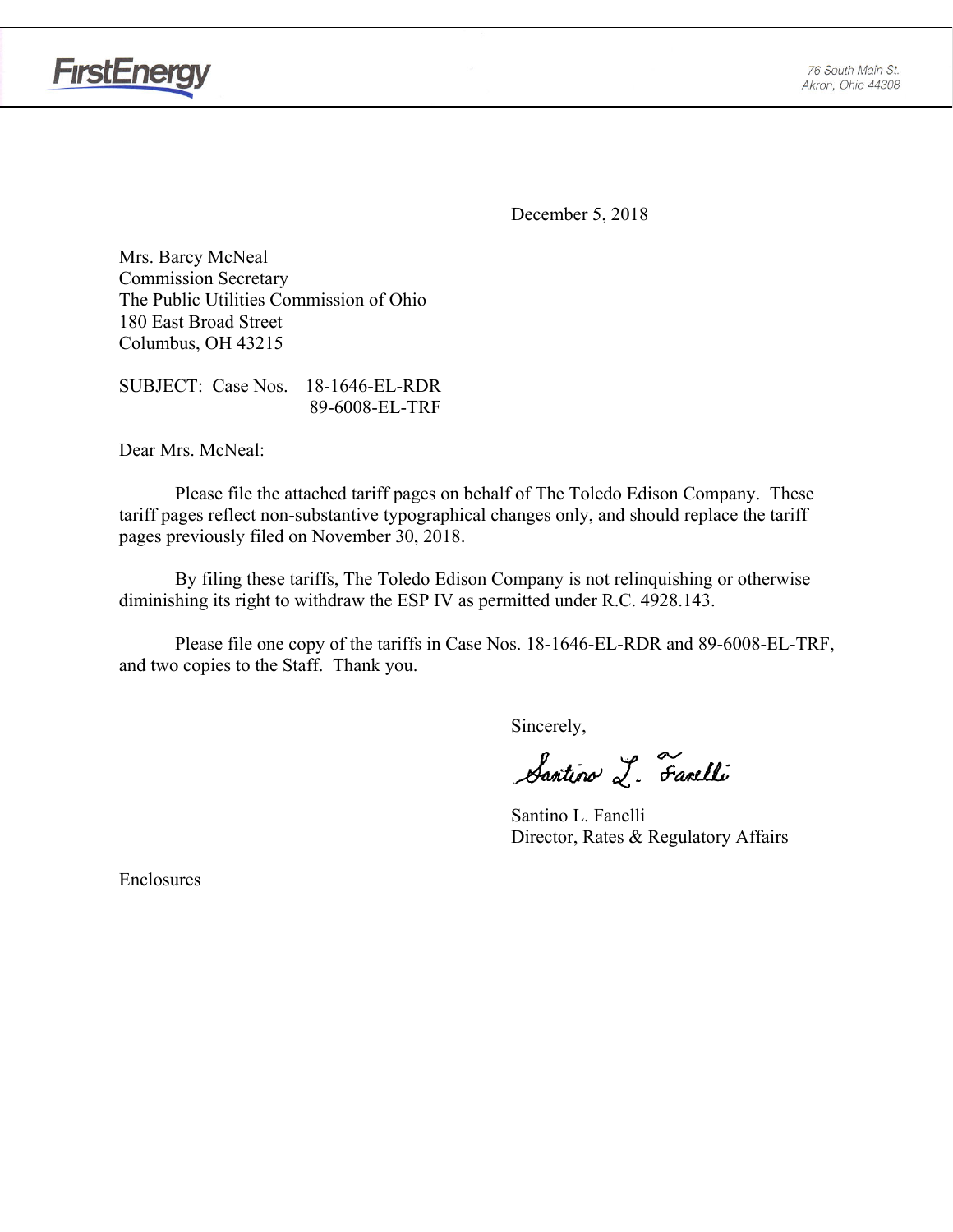#### **RIDER DSE**

## **Demand Side Management and Energy Efficiency Rider**

The Company reserves the right to revise such schedule consistent with the Commission's final rules, which may include modification or deletion of all or portions of this schedule.

#### **APPLICABILITY:**

Applicable to any customer that takes electric service under the Company's rate schedules. The following charges will apply, by rate schedule, effective for service rendered beginning January 1, 2019, for all kWhs per kWh:

| <b>RATE:</b> | DSE <sub>1</sub> | DSE <sub>2</sub> |
|--------------|------------------|------------------|
| <b>RS</b>    | 0.06686          | 0.7932 $\phi$    |
| GS           | 0.0668¢          | 0.4553¢          |
| <b>GP</b>    | 0.0668¢          | 0.2530¢          |
| GSU          | 0.0668¢          | 0.1867¢          |
| <b>GT</b>    | 0.06686          | $0.0126$ ¢       |
| <b>STL</b>   | 0.06686          | 0.0412¢          |
| <b>TRF</b>   | 0.06686          | 0.0215¢          |
| <b>POL</b>   | 0.06686          | 0.00006          |
|              |                  |                  |

#### **PROVISIONS:**

- 1. The DSE1 charges set forth in this Rider recover costs incurred by the Company associated with customers taking service under the Economic Load Response Rider (ELR).
- 2. The DSE2 charges set forth in this Rider recover costs incurred by the Company associated with the programs that may be implemented by the Company to secure compliance with the, energy efficiency and peak demand reduction requirements in Section 4928.66, Revised Code through demandresponse programs, energy efficiency programs, peak demand reduction programs, and self-directed demand-response, energy efficiency or other customer-sited programs. The costs initially deferred by the Company and subsequently fully recovered through this Rider will be all program costs, including but not limited to any customer incentives or rebates paid, applicable carrying costs, all reasonable administrative costs to conduct such programs, lost distribution revenues resulting from the implementation of such programs, and any performance incentives such as shared savings.

### **RIDER UPDATES:**

1. The DSE1 charges set forth in this Rider shall be updated semi-annually. No later than December 1st and June 1st of each year, the Company shall file with the PUCO a request for approval of the Rider charges which, unless otherwise ordered by the PUCO, shall become effective on a service rendered basis on January 1st and July 1st of each year.

Filed pursuant to Orders dated May 27, 2009, May 4, 2011 July 18, 2012 and March 31, 2016, in Case Nos. 08-935- EL-SSO et al., 09-581-EL-EEC et al., 12-1230-EL-SSO and 14-1297-EL-SSO, respectively and

Case No. 18-1646-EL-RDR, before

The Public Utilities Commission of Ohio